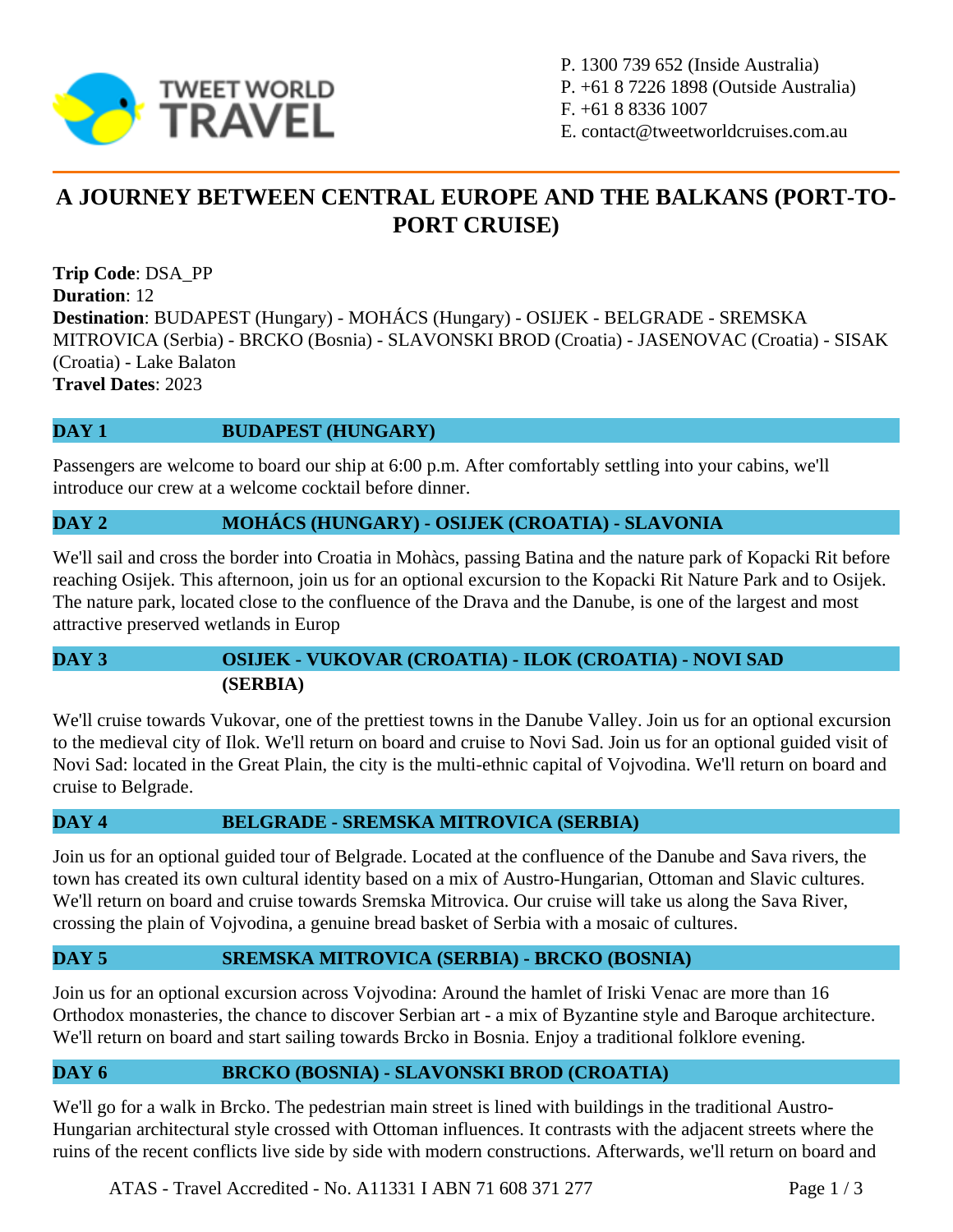cruise towards Slavonski Brod. The Sava River marks the border between Bosnia and Croatia, and we'll pass through Slavonia, the fertile plain of Croatia, reaching Slavonski Brod in the night.

## **DAY 7 SLAVONSKI BROD (CROATIA) - JASENOVAC (CROATIA)**

Join us for a walk through Slavonski Brod. You'll discover the town center and its main square, the Franciscan church and the Brod Citadel - an imposing construction in Vauban style, built to protect the Austro-Hungarian Empire from Turkish invasions. We'll return on board and cruise to Jasenovac, reaching it in the night. Enjoy an evening of entertainment.

### **DAY 8 JASENOVAC (CROATIA) - SISAK (CROATIA)**

Join us for an excursion to Lonjsko Polje Nature Park: A land much favored by migratory birds when the Lonja floods. Sample regional produce in an authentic Slavonian farm. We'll cruise towards Sisak.

#### **DAY 9 SISAK (CROATIA) - ZAGREB(1) - SISAK**

Join us for an optional excursion to Zagreb. The harmonious combination of architecture and green space makes Zagreb a perfect model for a town. Even the cemetery, cultivated like an English landscaped garden, is a comforting place for a pleasant walk. Take a stroll along the steep streets of Gradec and Kaptol, the historic center of Zagreb. We'll return on board for our gala dinner and evening.

#### **DAY 10 SISAK (CROATIA) - ZAGORJE - LAKE BALATON**

We'll disembark and transfer by coach to Varazdin, in the Zagorje province. Join us for a guided visit of the historic town of Varazdin, a real Baroque gem. Then we'll continue towards Lake Balaton, a favorite short break destination for Hungarians. We'll return to our hotel.

#### **DAY 11 LAKE BALATON - BUDAPEST**

After breakfast at the hotel, we'll set out for a guided tour of Tihany. This peninsula is truly captivating and you'll be charmed by its beautiful setting and its baroque Benedictine abbey. Enjoy time at leisure. Afterwards, you'll be transferred to Budapest, stopping for lunch along the way. We'll reach Budapest in the beginning of the afternoon. End of our services.

#### **Terms And Conditions Liability**

Tweet World Travel (herewith called the Company) acts as a co-ordinator for all persons taking these tours in the making of all arrangements for transportation, sightseeing and hotel accommodation. The Company does not own, manage, control or operate any transportation vehicle, any hotel or restaurant or any other supplier of services. All vouchers and tickets issued are subjected to the terms and conditions specified by the supplier and all services are subjected to the laws of the country where the services are provided. Unforeseeable circumstances such as force majeure, adverse weather, flight rescheduling, hotel overbooking and faults with transportation or road conditions may also have an effect on the tour itinerary after the commencement date. Any decision made in respect of tour services by independent suppliers/operators or airlines to re-route or amend the itinerary due to any of the above or similar circumstances is at the discretion of the tour service provider and Tweet World Travel shall not be liable for any claim whatsoever arising from such events. We strongly urge all customers to undertake a high level of personal responsibility in order to ensure that possessions, equipment and personal documents are closely monitored and protected at all

ATAS - Travel Accredited - No. A11331 I ABN 71 608 371 277 Page 2 / 3